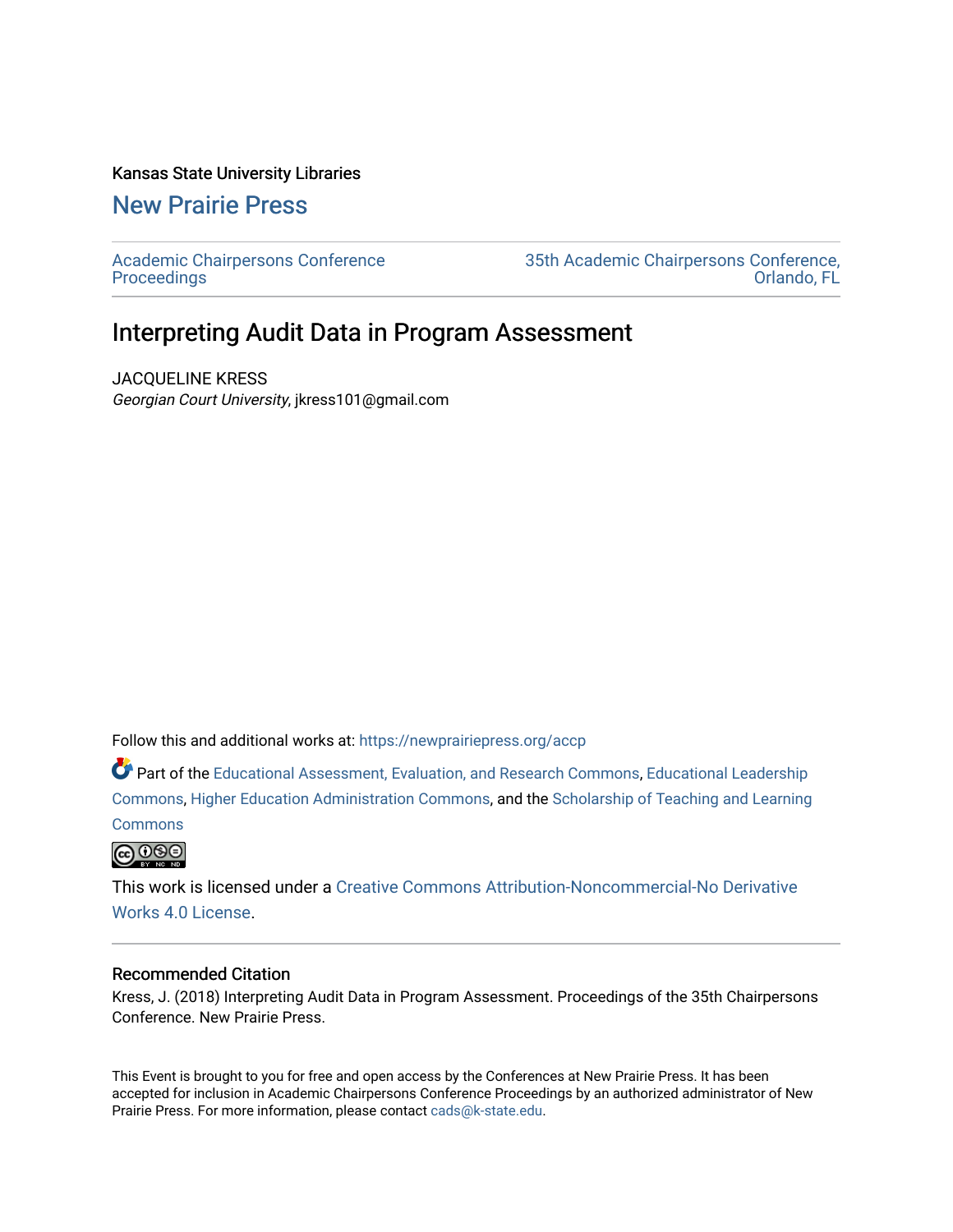1. **Presentation Title:** Interpreting Audit Data in Program Assessment

## 2. **Presenter Information-Primary presenter short biographical sketch:**

Dr. Jackie Kress, Professor of Education at Georgian Court University (NJ), holds a doctorate from Rutgers University (NJ) and teaches in the University's School of Education. She is the author of several teachers' resource books. Dr. Kress provides faculty development on instructional strategies, curriculum development, performance assessment, accreditation, and faculty evaluation in the US and abroad. She also served in deanships in education, professional services, and quality assurance and as a senior state higher education administrator and policymaker.

- 3. **Disciplines:** Higher education administration; outcomes assessment; program improvement; evidence-based decision-making; student satisfaction
- 4. **Presentation theme**: This presentation addresses the conference theme: Assessment
- 5. **Presentation Type**: Best practice presentation.
- **6. Abstract**: Academic programs are multidimensional and operate in a distributed decision-making environment. Assessment that focuses solely on student learning outcomes may overlook context factors contributing to or detracting from program success. This session introduces program audits and guides participants' practice interpreting sample audit data and relating them to program outcomes.
- 7. **Keywords:** Assessment, program improvement, data-based decisions, evaluation, program audits
- 8. **Creative Commons License**: Attribution-Non-Commercial CC BY-NC
- 9. **Presentation Documents**: Description of the Session (300-500 words)

Academic assessment is generally focused on gauging the extent to which students meet expectations for developing specific knowledge and/or skills (Miller & Miller 2015). A variety of quantitative and qualitative indicators are used to describe these accomplishments including, but not limited to, rubrics, course grades, test scores, student satisfaction surveys, and completion rates. While this approach is understandable given the purposes of education and the requirements of some accreditors, it is limited because it does not provide insight about other factors that contribute to or detract from program outcomes and effectiveness. In a way, it assumes that all other elements in the learning context are operating effectively and efficiently. But this may not be the case.

Colleges and universities are on a quest for continuous quality improvement. Consequently, academic programs are often the object of a series of data-based interventions or changes. At the same time, non-academic functions (e.g., admissions, registrar, student affairs, and information technology services) are also moving forward with changes spurred by their metrics of interest. For all of these changes to meld into highly effective programs requires a well-articulated shared central design.

Excellent academic programs are more than collections of excellent courses taught by notable faculty. Early in the education reform movement, Fullan and Park called attention to the fact that program or innovation implementation is a multidimensional process (Gundy & Berger 2016). Over the last three decades researchers have studied and isolated key ideas about what makes programs and innovations work. The shared understanding of these ideas, referred to as *implementation science,* recognizes that in a distributed decision-making environment, such as an educational institution, many players and functions affect outcomes (Ford 2014; Nordstrum, LeMahiew &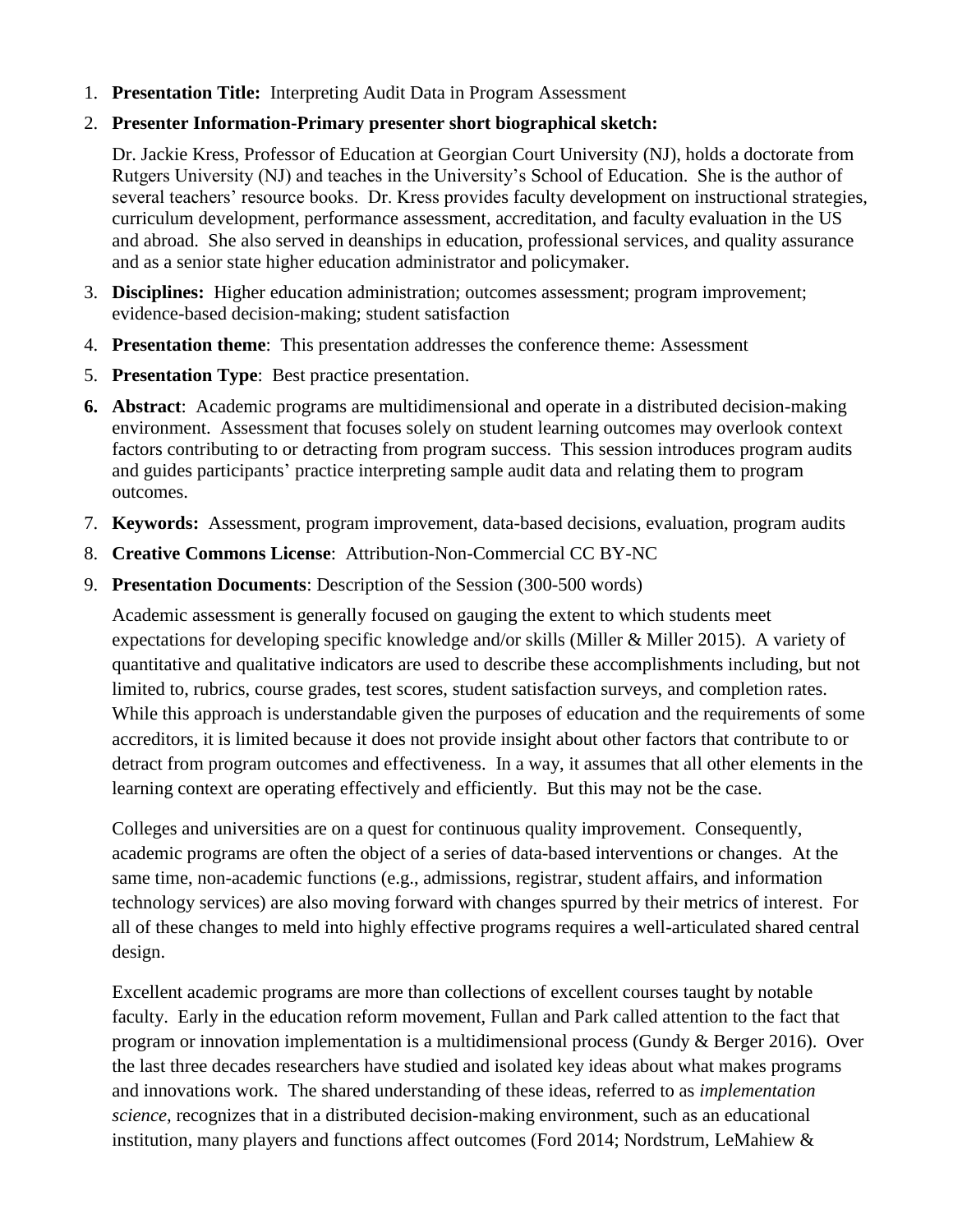Berrena 2017. It is time to augment student learning outcomes data with process review and to consider how levels of fidelity to design affect learner achievement and program success (Foster 2011; Oliver 2011; Harn, Parisi, & Stoolmiller 2013).

This session will introduce participants to the valuable mechanism of program auditing. After a brief overview of program auditing procedures, participants will work in small groups with sample audit data and with guidance develop their skills interpreting the data and linking the data to program outcomes. They will also identify elements in their own program context to use in their exploratory efforts using audit techniques at their home campus.